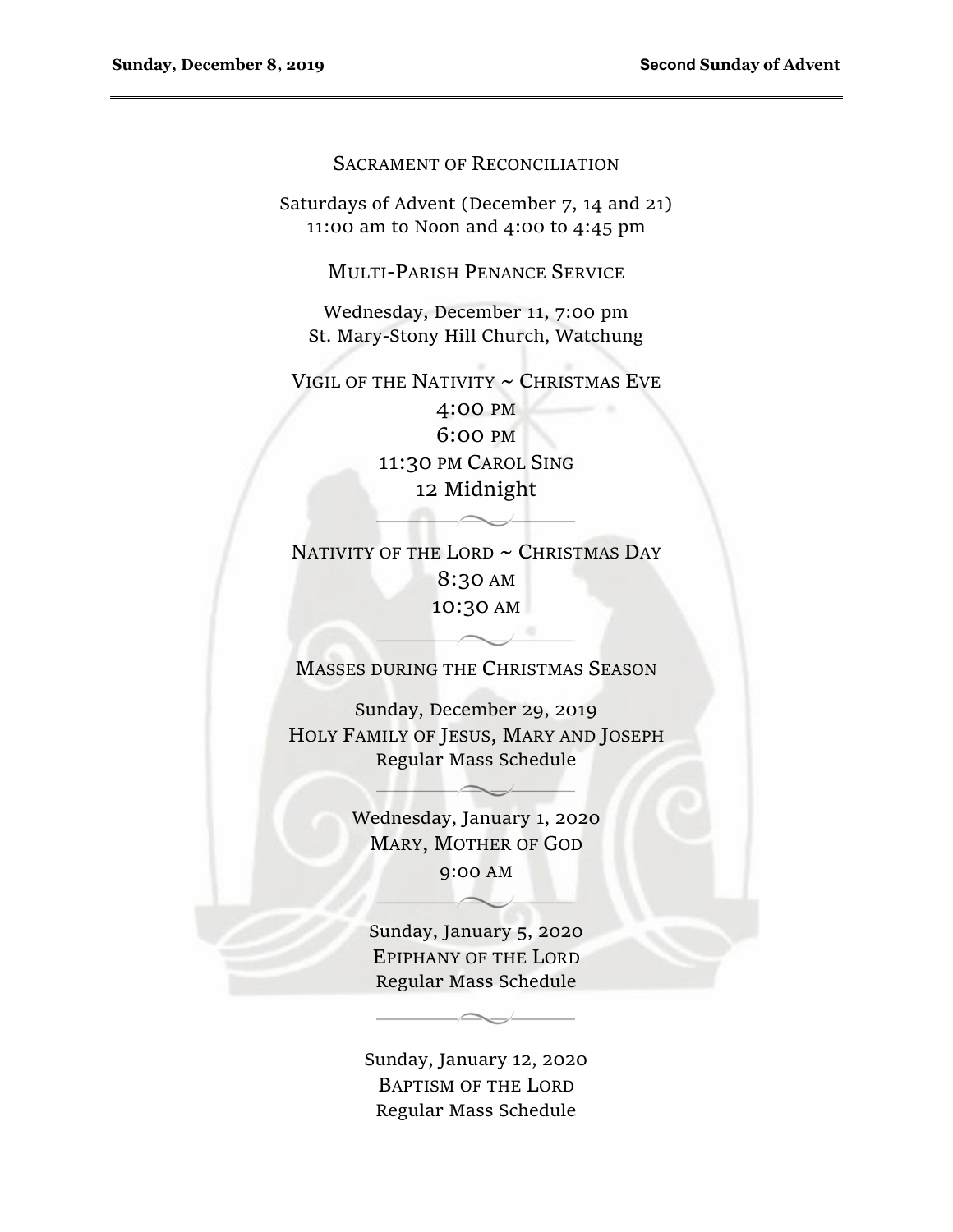## **MASS INTENTIONS**

# Sunday, December 8

8:30 am John J. Cashin by Eileen & Lou Capozzi 10:30 am Anna Fitzgerald by Bill & Pat Hughes

# Monday, December 9

7:00 am Marion Daly by Lynn & Gary Guthreau

## Tuesday, December 10

7:00 am Marilyn Lillis by Mary Snyder

# Wednesday, December 11

7:00 am Robert Snyder by Mary Snyder

# Thursday, December 12

7:00 am George Weiss by Family

# Friday, December 13

7:00 am Marion Pianko by the Szulczewski Family

# Saturday, December 14

5:00 pm Marilyn Scherr by John Saverino

# Sunday, December 15

8:30 am Donna Kugelman by Terry & Matt Kurzius 10:30 am Robert Maddalena by Janet & Ed Webber

*This week our Sanctuary lamp is lit in memory of Clotilda D'Souza by the Miller family.* 

# **Sacrificial Offerings 2019 Sunday, December 1**

Regular Collection: \$5,862.49

### **A Message from Father Alphonsus**

Dear Friends,

 I would like to take this opportunity to invite everyone to a parish-wide meeting which will take place on Tuesday, December 10, 2019 at 6:30 pm in the Church. At this meeting, Mr. John Fitzgerald, the chair of the Finance Council and myself will present to you, the parishioners, the financial status of our parish. I look forward to seeing you at the meeting.

Yours in Christ,

*Father Alphonsus* 

## **2019 Bishop's Annual Appeal Status**

From Bishop Checchio

*Dear Father Alphonsus,* 

*Please extend my sincere thanks to the parishioners of St. John the Evangelist Parish for their generous response to the 2019 Bishop's Annual Appeal. With final gifts totaling \$30,593.16, your parish achieved 95.6% of its \$32,000 goal. I am confident that extra attention to implementing the key components of the Appeal parish plan will lead to greater success in the upcoming campaign. God bless you and be assured you have my heartfelt gratitude and prayers.*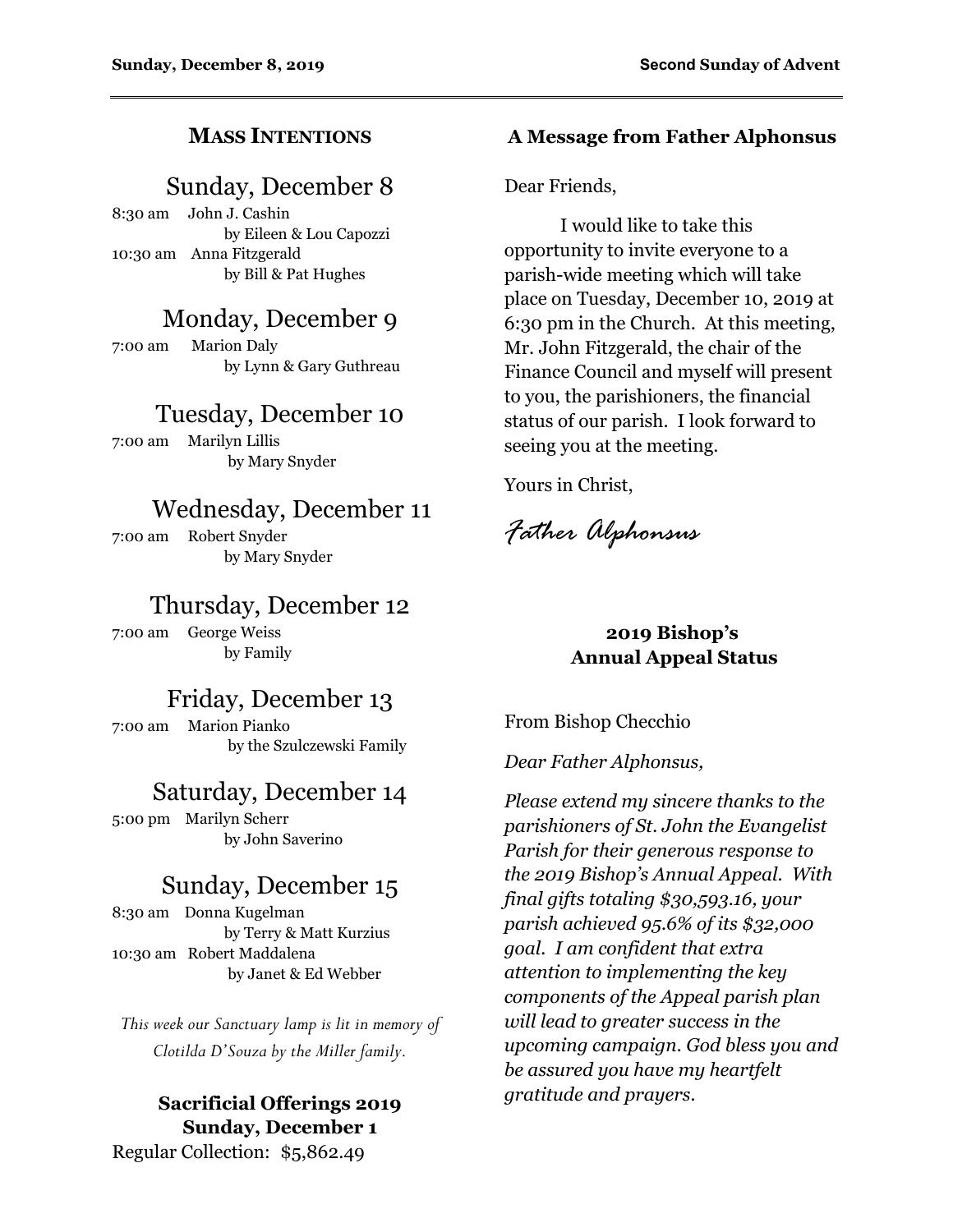#### **St. John Food Pantry**

Our Food Pantry is in need of the following: dry pasta, rice, cereal, canned tuna and chicken, low/no sugar canned fruit, no/low sodium canned vegetables and soups, tomato sauce and fruit juice. Food donations support our parish food pantry, for our neighbors in need as well as FISH Food Pantry on New Market Road in Piscataway. Thank you for your continuous generosity.

#### **Social Concerns**

Do you know a needy person or family? Could one of your neighbors benefit from assistance with food and/or other essentials? Please call the Parish Center, 732-968-2621, in confidence, and we will do whatever we can to help. Please continue to bring men's toiletries, tooth brushes, and large and medium thongs or slippers for the Ozanam Men's Shelter. Articles may be left in the vestibule. Thanks for not forgetting the "guys".

**Immaculate Conception Prayer**  *from the Liturgy of the Hours* 

Father, you prepared the Virgin Mary to be the worthy mother of your Son.

You let her share beforehand in the salvation Christ would bring by his death, and kept her sinless from the first moment of her conception.

Help us by her prayers to live in your presence without sin. We ask this through our Lord Jesus Christ, your Son, who lives and reigns with you and the Holy Spirit, one God forever and ever. Amen.

#### **Time, Talent and Treasure**



Fostering stewardship is a way of life. Everyone in our parish benefits from the sacrificial gift one makes of time, talent and treasure. With grateful hearts we thank:

# **Our Eucharistic Ministers**

for their efforts.

## **Giving Tree Reminder**

Please return your unwrapped gift to the Parish Center or Church by December 15. Thank you!

### **Advent Penance Service**

The Multi-Parish Penance Service will take place at St. Mary-Stony Hill in Watchung on Wednesday, December 11, 2019 beginning at 7:00 pm.